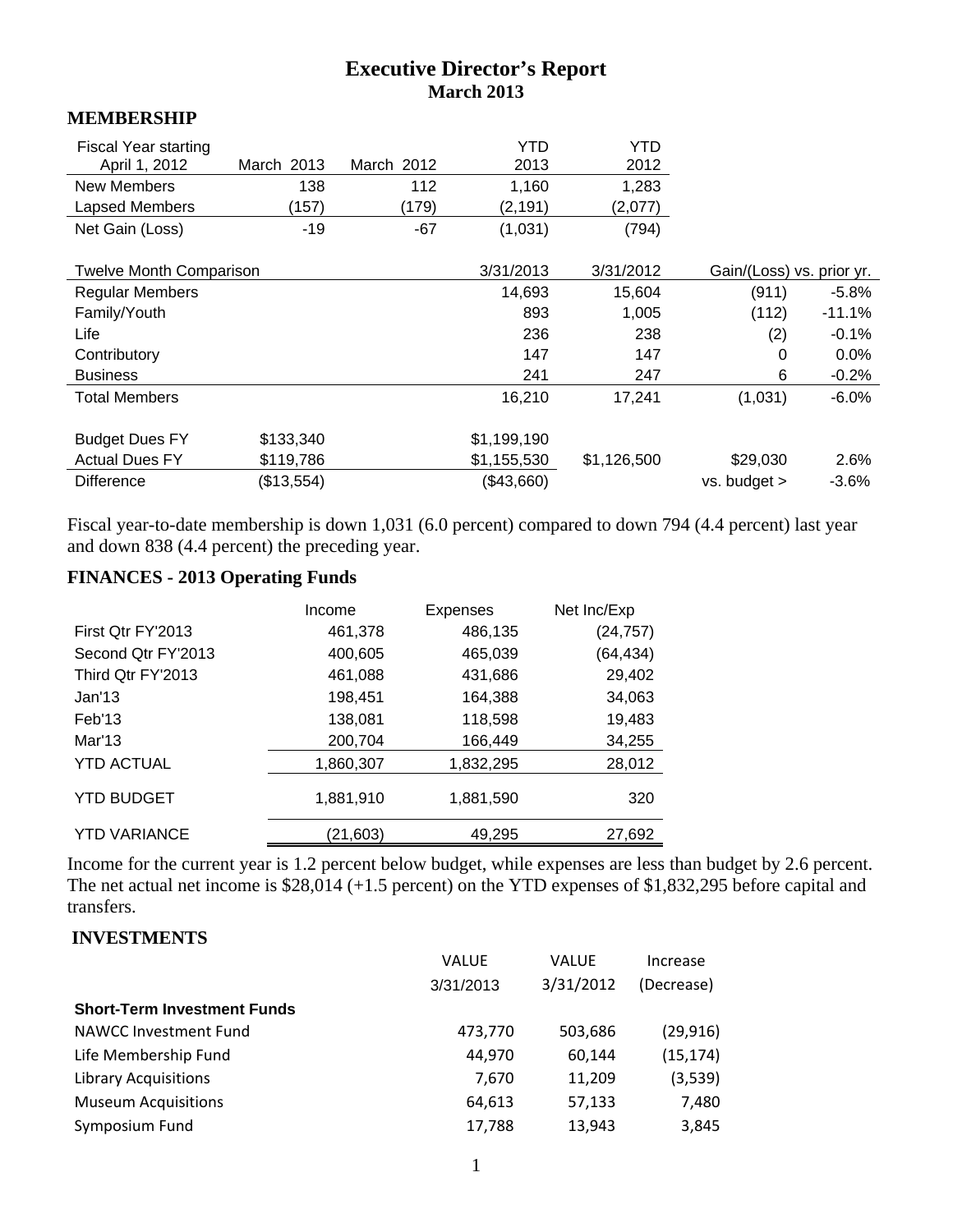| Sub-total Short-Term Funds          | 608,811   | 646,115   | (37,304) |
|-------------------------------------|-----------|-----------|----------|
|                                     |           |           |          |
| <b>Long-Term Investment Funds</b>   |           |           |          |
| Heritage Fund                       | 152,430   | 16,074    | 136,356  |
| Museum Endowment Fund               | 379,976   | 344,905   | 35,071   |
| Museum & Library Institutional Fund | 777,663   | 713,133   | 64,530   |
| Library & Research Center Endowment | 110,966   | 99,764    | 11,202   |
| School Endowment                    | 197,429   | 181,341   | 16,088   |
| NAWCC Endowment                     | 2,688     | 0         | 2,688    |
| Midwest Scholarship Fund            | 40,304    | 35,654    | 4,650    |
| <b>Pritchard Fund</b>               | 50,102    | 44,322    | 5,780    |
| Sub-total Long-Term Funds           | 1,711,558 | 1,435,193 | 276,365  |
|                                     |           |           |          |
| <b>Total Investment Funds</b>       | 2,320,369 | 2,081,308 | 239,061  |

\*Consolidated Long-Term funds balance-Individual named account balances calculated.

The current values on investments reflect paper gains and losses due to market fluctuations. Because most of our fixed income investments are held to maturity, actual gains and losses will only occur at maturity or when an investment is sold.

#### **MUSEUM – Noel Poirier, Museum Director**

The Museum's admission revenue for the quarter was \$8,578. Visitation for the quarter was 1,675, including 51 NAWCC members (3.0 percent). NAWCC Store sales for the quarter were \$16,571. Visitation for the quarter was consistent with past years for the same period. The Museum redeemed 130 Turkey Hill Experience joint tickets this quarter. Joint tickets represented an average of 8 percent of visitation for the quarter.

The Museum Director has been examining security policies from a large cross section of museums and research libraries in the ongoing effort to improve the security and safety of the Museum and its collections. The drafting of a formal security policy for the Museum as well as policies addressing access to the Library archival collection will be generated during the coming quarter. Other security improvements are also being considered as well. The Museum will once again be hosting a Gallet Guest Curator of Wristwatches in 2013, and arrangements were made during the quarter with Millersville University to sponsor a J-1 VISA so that Adam Harris could return as the Guest Curator. His principal responsibility in 2013 will be the creation of a new exhibit on the history of the wristwatch. The Museum Director finalized the gift of two significant collections from the California Academy of Sciences that had been on long-term loan to the Museum. These collections represent a substantial improvement to the Museum's holdings.

The Museum closed the Time Out! exhibit and began the process of preparing the special exhibit space for 2013's exhibit on the history of the alarm clock. Objects for the exhibit will come from both the Museum's collection as well as the collections of NAWCC members. This exhibit will open as part of the Museum's Wine & Chimes fund-raiser at the end of April 2013. The Gallet Guest Curator will be preparing a wristwatch exhibit, and that area was also prepared for installation.

While the Museum learned in December that it did not receive a grant for documenting the Library's horological business records, the Museum has reapplied for the funding for this project and has addressed the concerns of the grant reviewers in our newly submitted application. Funds for 2013's exhibit schedule as well as the Gallet Guest Curator of Wristwatches position are being provided by the Gallet Watch Group. The Museum also renegotiated the agreement with Hamilton Watch for 2013 so that it would maintain its Ruby Business Membership while also making a substantial donation to the Library.

Finally, the Museum learned in March that the American Alliance of Museums has awarded accreditation to the Museum.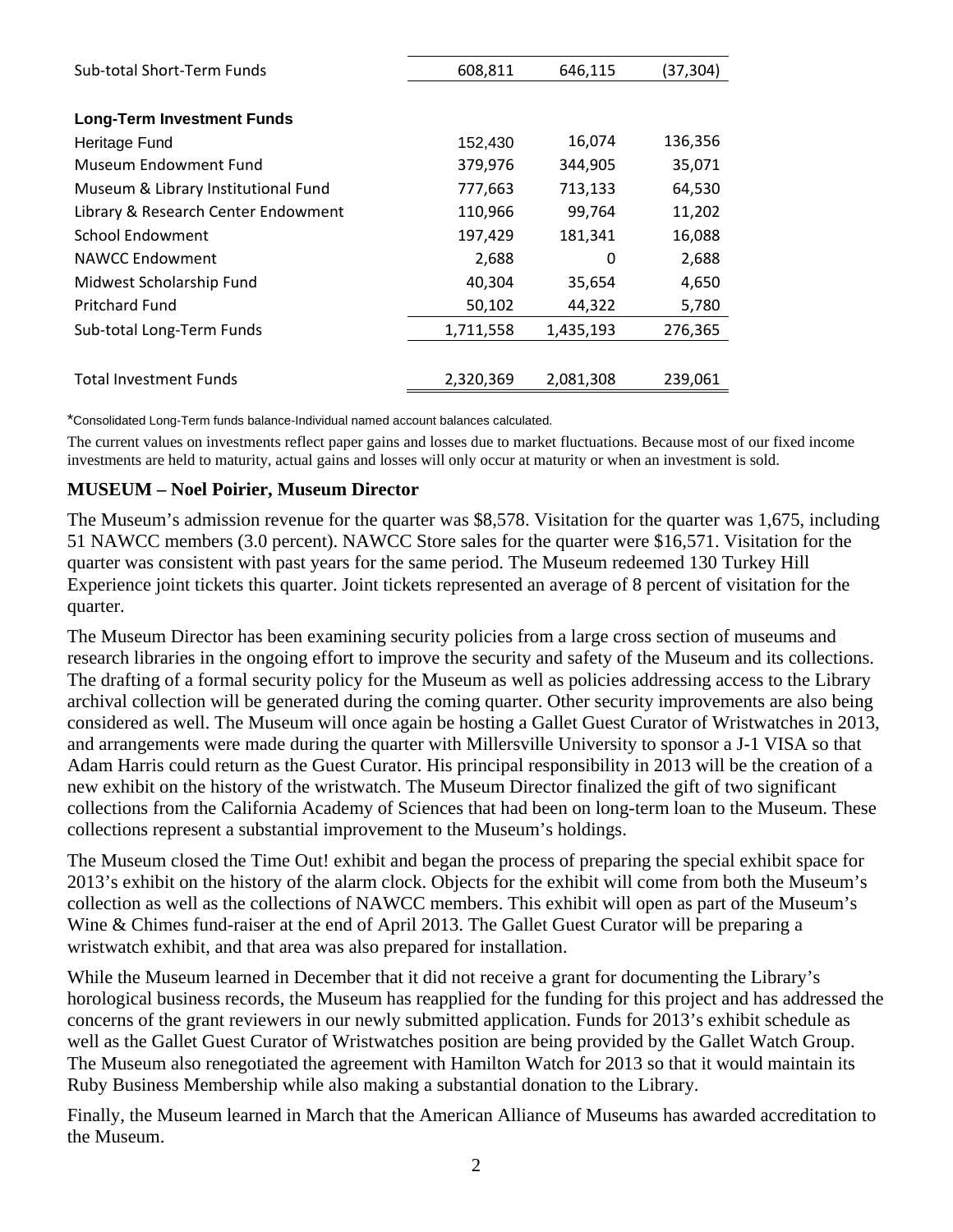#### **LIBRARY AND RESEARCH CENTER - Sara Butler Dockery, Library & Archives Supervisor**

In January Nancy and I began reviewing the security needs for the Library so that a new Library security policy can be written. We will be working on updating rules and regulations for access to the archival and lending collections to bring the Library more in line with the regulations used by other small research collections. While we want to ensure that researchers have access to the information they need, we also need to balance that with the need to protect our collection.

The Library made our first contribution to WatchDig in February. We plan on posting monthly or bimonthly lists of the latest watch books acquired by the Library, which may be of interest to WatchDig readers. This is in addition to the lists of new books published in the *Watch & Clock Bulletin* and on the Library's website. We also feature books that are reviewed in the *Watch & Clock Bulletin* on the Library's homepage.

In March a portion of the duplicate copies of videos in the program collection were transferred to basement storage to free up more room on the shelves. For each program there are at least two VHS copies and three DVDs to ensure that we have enough readily available to meet the demands of the members. In another attempt to free up more room, one of our volunteers has begun weeding the items in our vertical files to remove duplicate items and ensure that there is nothing in the files that should be housed elsewhere.

It is worth noting that we lent a number of videos (44) this quarter to Chapters for use at their meetings and at the Kentucky Thoroughbred Regional. The Program Committee does a fantastic job of making sure that the presentations given at National and the Symposium are recorded and made available to members and Chapters through the Library.

At the end of February we said good-bye Gerald Maurer, who has been working as a Library assistant through the AARP WorkSearch program for the past few years. Gerald has been a valuable asset to the Library and we are sorry to see him go. We wish him luck in his future endeavors.

Finally, in March we welcomed our new Library assistant, through the AARP WorkSearch Program, Esmaeil Mani. Esmaeil will be working three days a week and helping with shelving, scanning, and other clerical work.

# **January-March 2013 Lending Library Activity**  Total materials checked out - 659 Loans through mail - 393 Loans in house - 266 Programs borrowed for Chapter use - 44 **Material Types** VCR, DVD & Microfilm Loans - 364 Books and *NAWCC Bulletin*s - 295 **Total Number of Visitors -** 241 Students - 37 Non-members - 124 Members - 80 **Fulfilled Research Questions -**  $460$ Paid Non-members - 10 **Library Processing Statistics**  Acquisitions: 44 Donations: 130 Cataloged Items: 303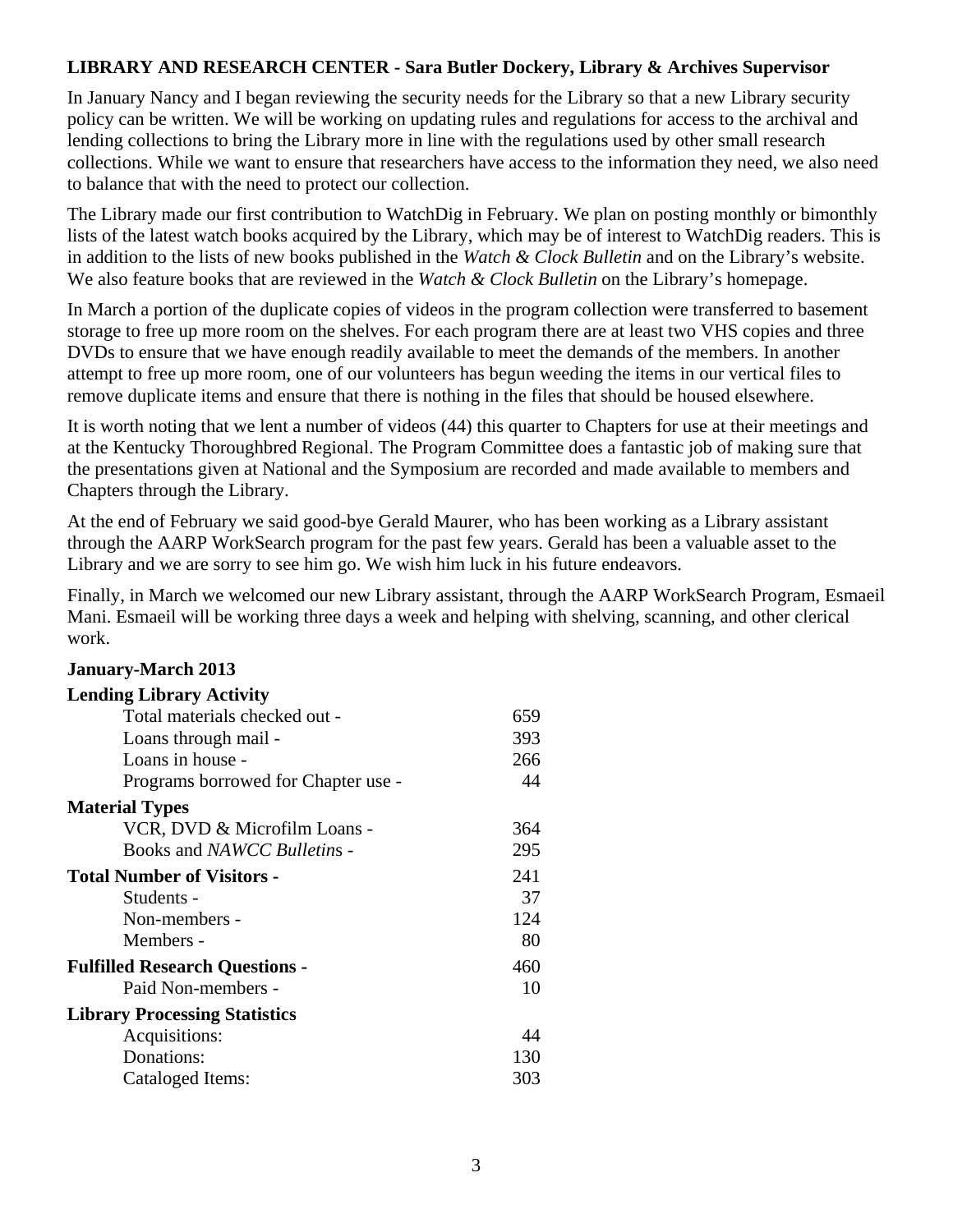# **EDUCATION/VOLUNTEERS – Katie Knaub, Education Director**

## **Museum Education Programs and Exhibits**

We conducted several school programs with the assistance of new volunteers (while training them to run future school programs). We developed the exhibit script for the Wake Up! alarm clock exhibit, which will open in April. We also coordinated the loans of several pieces for that exhibit with members and the alarm clock chapter members. We also coordinated the mailing of invitations for the opening of the exhibit, which will be held in conjunction with our annual Wine & Chimes event. We also assisted in the de-installation of the Time Out! sports timekeeping exhibit. We interviewed several candidates for the gallery attendant position, because one of our gallery attendants was moving at the end of January. We met with local coordinators of the Rhoads Scholar program (Elder Hostel), and we will be part of that program for one of their fall local programs with a tour of the museum and evening lecture by Museum staff. We are working with the coordinators to develop a program for their 2014 year with a focus on horology.

#### **NAWCC Workshops/Webinars**

We held eight workshops this quarter, with seven of them in March alone. We met with our instructors to schedule workshops for the summer/fall. We coordinated the handout materials for students, supplies purchasing, room setups, and building opening and closing for the instructors. We also are working with the marketing staff to see how we can better market the workshops to outside groups. We researched several outside publications/organizations in which we plan to advertise our workshop programs in the future. We also held our first video webinar on March 23, using the gotowebinar program purchased through the discounted TechSoup program. We had 234 attendees, with a 68 percent attendee rate of those who actually attended versus those who registered. Stephen Nelson presented a webinar on taking apart a three-train Vienna Regulator. Pat Holloway from the Program Committee also took a lead in this program and is working on how to convert some of the Speaker's Bureau presenters to Web presenters to offer more webinars. The results of the survey following the webinar were positive, with an overall request for more Web-based presentations in the future.

Education Visitation Attendance

| Jan-March 2013: | Education programs: 83                               | 2013 FY total: 383 |
|-----------------|------------------------------------------------------|--------------------|
|                 | Library Pass Participants: 83 Museum Guides Sold: 25 |                    |

## **Volunteer Program**

We have five new volunteers: one in Education, one in the Museum Store, and three in the Library. We interviewed several candidates for summer internships in the Library, Museum exhibits, and education. We placed three students who need to complete community service hours for high school graduation requirements in volunteer positions in the Library and in the Gift Shop. We are working with a communications major from a local college who is completing her senior seminar project by producing a three-minute PSA commercial on the Museum. Our longtime AARP Senior worker program ended his allotted time with us, and we have received another worker through this program to assist in the Library/archives area. The former worker is now volunteering in the archives on his own. Total Volunteer Hours for 1st Quarter: 1,082

## **Public Programs**

We held two sleepover programs (one public and one private). We worked with the marketing staff to get materials ready for the Wine & Chimes event as well as material for summer programs. We met with staff of the Turkey Hill Experience to coordinate our schedules for events in 2013 and see how we could crosspromote each other's programs. Public Program/Events 1st Quarter: 88

## **PUBLICATIONS - Diana DeLucca, Editor**

**Periodicals –** *Watch & Clock Bulletin*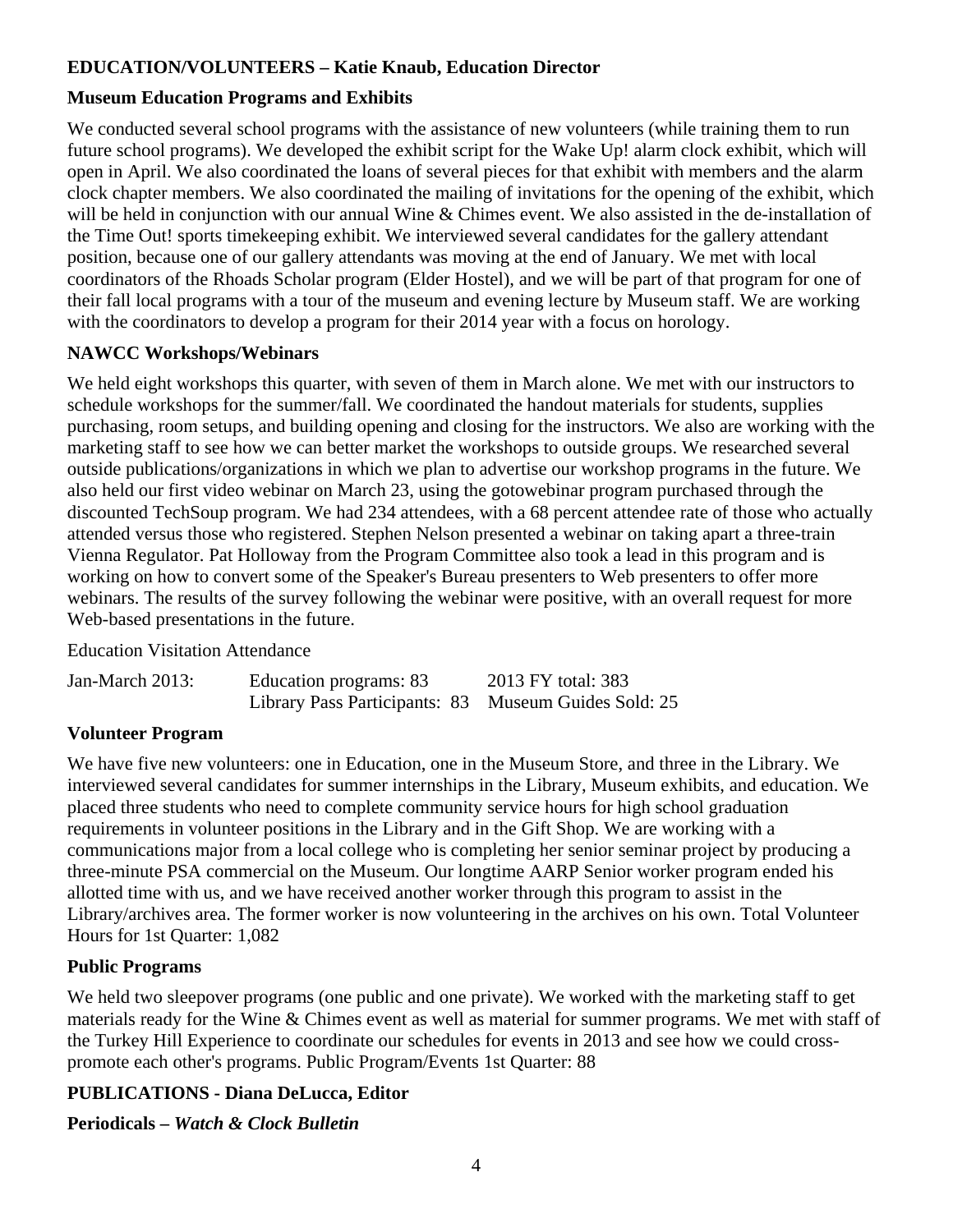The March issue was mailed on February 22. It included Part 2 of Burt's Durfee series and Part 3 of Boettcher's Borgel watchcase series. Six longer articles were in the issue and the regular columns and 2012 award recipients. The May issue was sent to the printer on March 28 and is expected to mail on April 22. The May issue includes eight member-submitted research articles and the usual features. Highlights include articles featuring new information on Adams & Perry Watch Co. and the clocks of Lebanon County, PA.

#### **Periodicals –** *Mart & Highlights*

Revenue for May 2012 through March 2013 is shown below.

| Issue  |                   |                                                      |
|--------|-------------------|------------------------------------------------------|
| Number | <b>Issue Date</b> | Revenue per Issue                                    |
| 365    | $May-12$          | \$23,566.50                                          |
| 366    | $Jul-12$          | \$24,195.90                                          |
| 367    | $Sep-12$          | \$25,531.90                                          |
| 368    | $Nov-12$          | \$17,896.35                                          |
| 369    | $Jan-13$          | \$24,033.10                                          |
| 370    | Mar-13            | \$25,314.90                                          |
|        |                   | Total revenue for this Fiscal Year was \$140,538.65. |

Promotional emails, via Constant Contact and personalized emails, continue with each *Mart & Highlights*  cycle. The Mart Marketplace, online in the *Mart & Highlights* section of nawcc.org, was upgraded in January to allow more effective ad display and faster in-house processing time. Formatting was also changed on *the Mart & Highlights* and *Watch & Clock Bulletin* online "flipbooks" to allow for access on a wider range of portable devices, including Apple devices.

## **Special Publications**

Sowers' *Challenging Repairs to Interesting Clocks*, Balcomb's *The Clock Book*, and Seymour's *Morbier Clocks* books were processed, ordered, and received through Lightningsource.com, an on-demand digital printer.

Phil Samponaro's Bristol clockmakers book, a compilation of the five-article series published in 2012, is near completion and ready to send to the author for final approval.

Shelley's American tower clocks book is in the process of being recreated, with many author changes incorporated and three new clockmaker additions contributed by Donn Haven Lathrop.

## **Websites**

Watchdig.org suffered a server crash in March and was restored with some effort. Efforts are underway to reorganize the site to ensure frequent updates.

A Millersville University intern is expected to work with us on watchdig.org during the summer. Attendance at a recent intern fair resulted in interest by several other students for next year.

Pages were created on nawcc.org for the 2013 Convention and Symposium.

Web team meetings are held every other week to help with progress on the nawcc.org upgrade and redesign, social meeting integration, watchdig.org, and other online projects.

## **Other Activities and Support Materials**

Copyediting and proofing continue on all marketing material: primarily *eHappenings* and press releases. Support for the National Convention and Symposium is ongoing, with as much exposure as possible given to both events in both periodicals. Speaker posters were created for the Convention. Preparation of the separately mailed National Board election ballots was a time-consuming process. Flyers and advertisements for placement in outside periodicals were created for the Education Department. A "Time for a Party"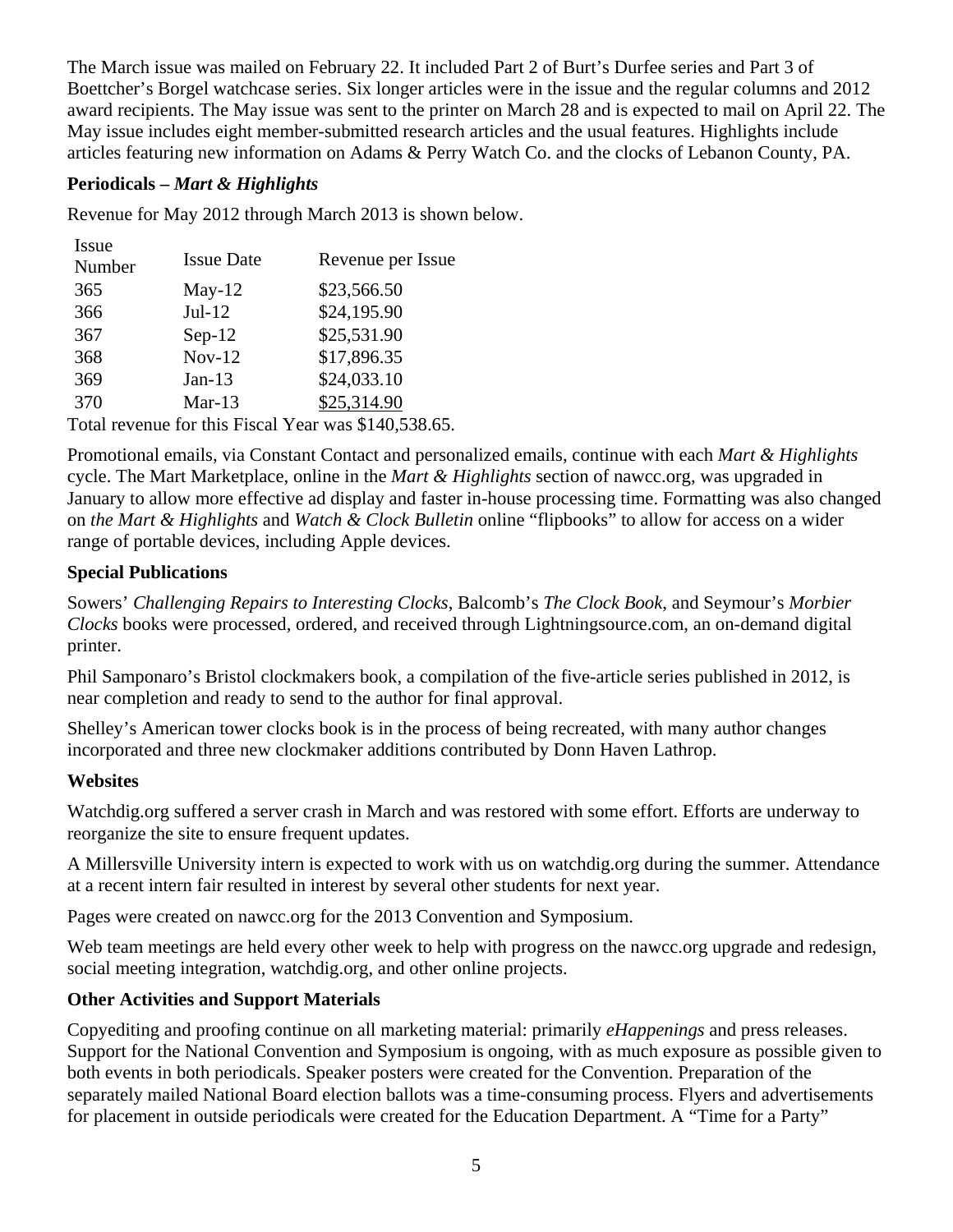initiative was developed, advertised in the *Mart & Highlights*, and featured on nawcc.org. Fifty-year certificates were designed. A new business member sticker was designed and ordered.

#### **New Employee**

Carol Spencer Morris began working for the Publications Department in March. Carol is a very talented artist with much experience in publishing programs and knowledge of social media. We are very much looking forward to learning new things from Carol and taking advantage of her talent. Hugh Dougherty is no longer employed by the NAWCC.

#### **INFORMATION SERVICES – Kevin Osborne, IS Director**

#### **iMIS Association Management Software**

The Join process is still in progress and we are close to going live with it. We are working to keep it succinct and easy for the potential member. We configured and installed a test server for iMIS to allow us the freedom to test without conflicting with the live site.

#### **Websites**

We also set up a server for testing the upgrade to the Joomla content management system. This allows us to keep the live websites running while we update and test the new websites. This server was installed at the colocation site in Ephrata.

The WatchDig server suffered a hardware failure and would not come back online. We collected it from the co-location site and brought it in-house to see if we could manage to get it back up and running. In the end we were able to get the server to a state where we could copy all the files and configurations for WatchDig. We then recreated the website using the server we set up for the Joomla upgrade (see above), and WatchDig is up and running again.

#### **Local Network**

We upgraded our accounting software Sage from version 11.4 to version 13.2 and moved it to our new file and print server. Because this was the last program running on the old file and print server, we shut that server down.

We were having a communications problem with our network. The problem turned out to be a driver compatibility problem with the server itself. We resolved it and the problem is no more.

For the last five years we have been using Windstream as our Internet and phone provider as well as housing our Web servers at their co-location site. This has cost us close to \$1,200 per month for all these servers, and we still only had a slow T1 connection here in Columbia.

We changed all this with a new contract with Comcast Cable Company. They are our new phone and Internet provider. Our Internet connection is 10-15 times faster. With this speed we decided to move our Web servers to Columbia. Our cost per month will drop to about \$500 per month, which will net us a savings of about \$7,000 per year!

#### **PC and Print Equipment**

The computer we have used for controlling the door access system is very old and has been giving us problems recently. We reconfigured a newer computer and installed it as a replacement for the original computer. We are also investigating upgrading the security system in general. The original security system is 14 years old and obsolete. Although we had an original quote of 10K, upon further consultation it looks like we can adapt some of our infrastructure and manage an upgrade for much less (almost half).

We updated the license for our Anti-Virus program. This required a manual update to each PC in the building as well as the Server itself. More than 30 computers were upgraded.

#### **Museum and Library**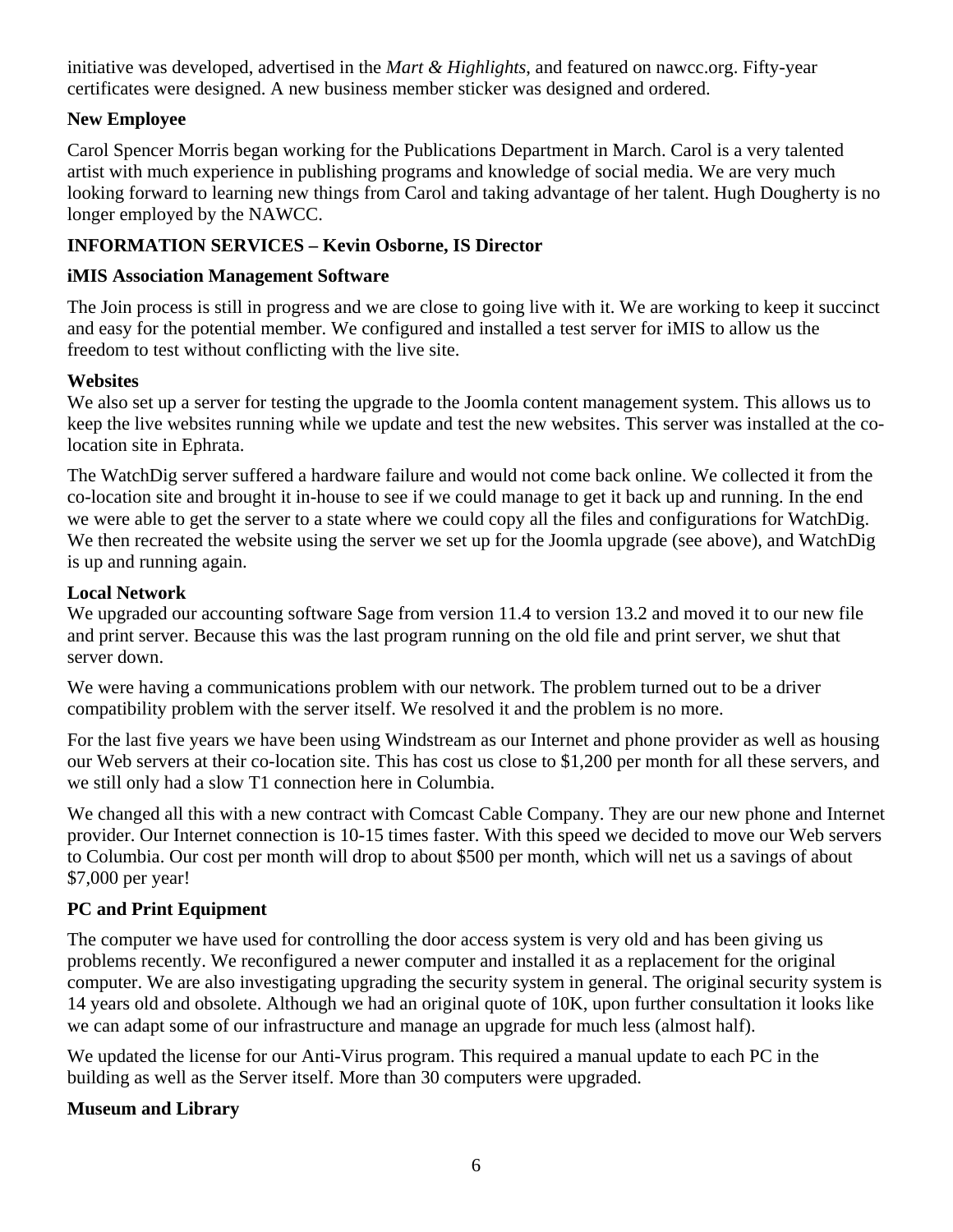We created two DVDs for the new Museum Exhibit Wake Up! One was a Westclox film about its alarm clocks and manufacturing facility. It was produced before talking movies! The second combined a brief documentary on alarm clocks with a new type of alarm clock. This novel clock requires that you get out of bed, walk to an installed panel, and enter a code to turn off the alarm!

## **COMMUNICATIONS – Markus Harris, Communications Director**

Communications updated and maintained NAWCC websites and online resources. Communications Director Markus Harris designed and sent multiple email newsletters and targeted Constant Contact mailings on assorted topics, including event notices and support for chapter meetings, BOD announcements, and local and regional events. Communications also mailed promotional materials to chapters in support of chapter events, writing and distributing press releases for our Calendar of Events, Night at the Museum, Pritchard Prize for NAWCC News, Wine & Chimes (revised), Watch and Clock Appraisal Courses, Webinar (for NAWCC News), etc. The Web team continued work on website upgrade and extension and prepared for major 4Sale\$NAWCC website auction software upgrade. Communications Director continued to work with Higher Logic to preserve functionality between Community server and membership and also designed, formatted, and edited the February and April editions of *eHappenings*, in addition to providing extensive customer service advice to members via Web and telephone.

Communications also emailed Wine & Chimes participants to confirm the new event date; began to make arrangements for additional promos from media sponsors in support of that event; and helped advertise, promote, and support the Time Out! exhibit. The department formatted, printed, mailed, and invoiced newsletters for Chapters 11, 3, 10, 141, 159, 83, and 134 and prepared reports of total print copies used for chapter newsletter mailings. Communications mailed promotional materials to assorted chapters, including posters, chapter meeting cards, and membership applications. Supported arrangements for Wine & Chimes event, confirming participation of all wineries and restaurants and securing their logos, emailing previous attendees, designed layout of vendors to aid wineries in securing licensing to participate. Kim Craven worked extensively with Hall Communications to develop a media sponsor contract for both Wine & Chimes and Hops 'n' Clocks (September 2013). Recruited new participating vendors and helped facilitate the design of Wine & Chimes promotional pieces. We also submitted upcoming events including Civil War Ball, Sleepover, Enlisting Time, the Christmas Tea Event (December 2013), and supported the Summer Picnic event. Contacted Turkey Hill industries and WITF TV regarding upcoming Museum events, prepared generic press packet usable by Communications Department (and chapters) to promote the Association, composed and revised press sheet and media contact information sheets to be used in that press package. Researched watch contact list for mailing press releases (notably Enlisting Time) to various watch publications. Communications researched advertising options for school workshops—promoting them in the *Merchandiser*, regional magazines, and online sites, including the *New York Times* and *York Daily Record* with info on Wake Up! opening. Targeted specific media promoting Sleepover event, printed out promotional flyers/coupons for the VFW Thank a Vet program. Communications finalized plans for workshop advertising, including Publications, eBay, Craig's List, local retirement homes, organized details for St. Patrick's Day luncheon event, submitted articles on Wine & Chimes, Wake Up! opening and Civil War Ball to SVCC for inclusion in upcoming quarterly newsletters. The department also aided in producing ads for *Wood Magazine* and EAIA publications to promote upcoming workshops.

## **FACILITIES – Chuck Auman, Controller**

I have been working with the insurance adjustor and the roof contractor to get the two roof sections repaired. We met again on April 10, and I am waiting for the insurance adjustor's new reports. I am hoping that we can get a good settlement from the insurance company to cover the damaged sections of the roof. We currently have roof temporary restricted funds that I will be using to repair other sections of the roof. These sections are not covered by insurance but must be done. The contractor will repair these other sections at the same time providing us a saving on the repairs.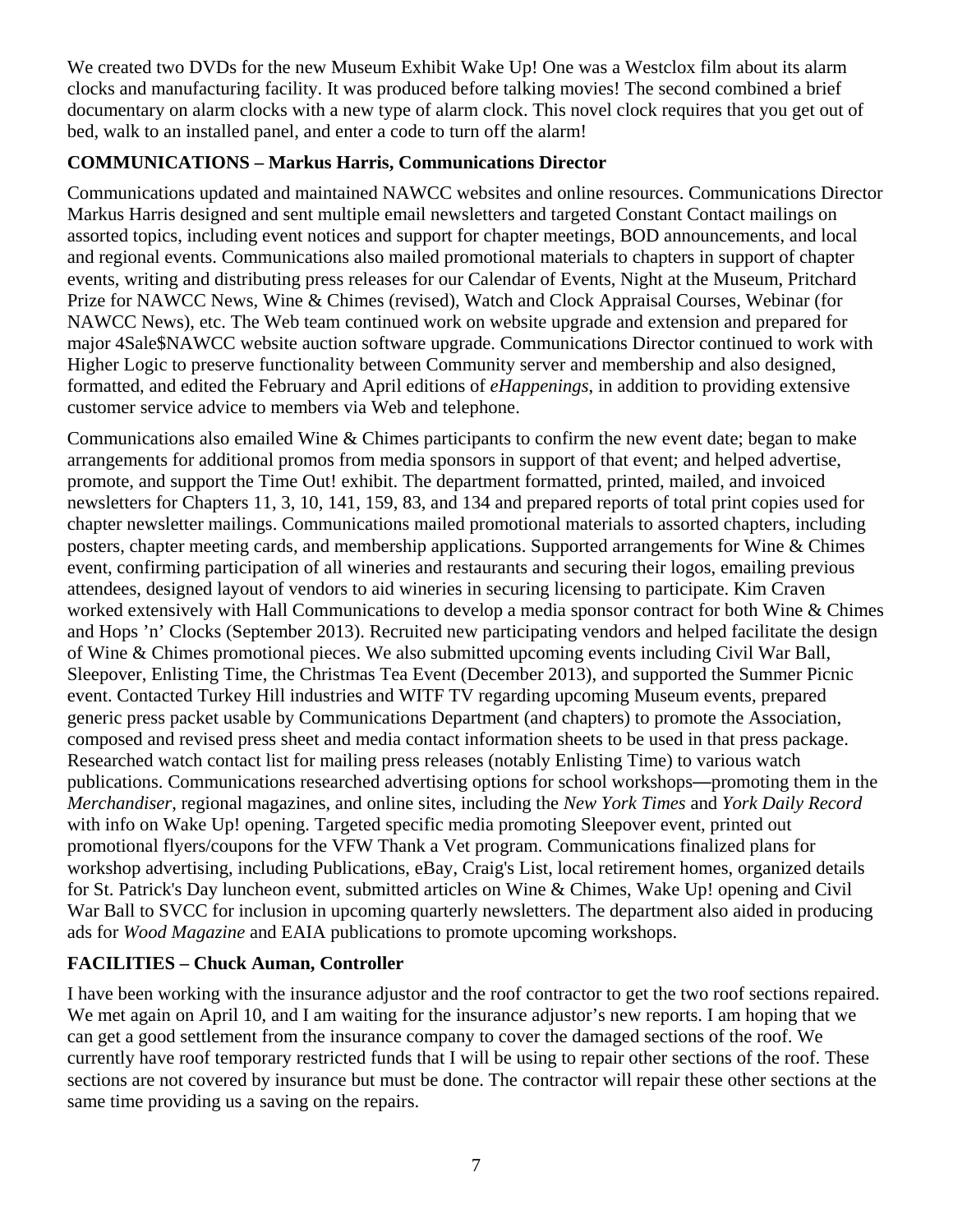We repaired the water backflow valve, the sprinkler system water flowmeter, and the vent pipe to the boiler. All of the HVAC filters were replaced as part of the preventive maintenance agreement. I signed a new preventive maintenance agreement with no cost increase and a 15 percent labor saving for service calls from the contractor normal billing rate.

We continue to provide support for the Museum exhibits in painting and assembling items. We continue to do minor building repairs and painting. We started our outside spring cleanup and grass cutting.

# **DEVELOPMENT – Steve Humphrey, Executive Director**

|                                   | FY2013    | FY2012    | FY2011    |
|-----------------------------------|-----------|-----------|-----------|
| <b>Unrestricted Contributions</b> | \$134,442 | \$123,416 | \$91,074  |
| <b>Restricted Contributions</b>   | \$199,753 | \$187,502 | \$61,964  |
| <b>Endowment Contributions</b>    | \$6,043   | \$37,978  | \$9,740   |
| <b>Total Contributions</b>        | \$340,237 | \$348,896 | \$162,778 |

For the fiscal year that ended March 31, we had the highest amount of unrestricted and restricted contributions in at least the last decade. In-kind donations total \$5,990 versus \$9,960 last year. In-kind donations do not include items donated for which the value is not determined.

The Annual Fund Campaign was kicked off in October with targeted mailings and solicitations on the *W&C Bulletin* carrier sheet and in the *Mart & Highlights*. As of March 31, contributions totaled \$69,908 compared to \$54,385 the prior year. Contributions were received from 500 entities, and the average gift per donor was \$140. There were 14 gifts of \$1,000 or more, which exceeded the years of 2006 and 2007 when the count was 12; 3.1 percent of members contributed to the annual fund, which was a huge improvement over last year's previous high of 2.6 percent. Members and friends of the NAWCC continue to increase their support in furtherance of our mission of horological preservation and education.

January to March chapter contributions:

 Kentucky Bluegrass Chap 35 - \$250, unrestricted Cog Counters Chap 194 - \$250, Museum Toronto Chap 33 - \$100, unrestricted Queen City Timekeepers Chap 167 - \$100, in memory of Timekeepers Chap 76 - \$100, Museum Creole Chap 43 - \$1,000, unrestricted Sunflower Clock Watchers Chap 63 - \$100, in memory of Ozark Chap 57 - \$250, vehicle decals Atlanta Chap 24 - \$500, in memory of Susquehanna Chap 193 - \$200, unrestricted Florida Suntime Chap 19 - \$107, unrestricted Arkansas Razorback Chap 62 - \$250, vehicle decals San Jacinto Chap 139 - \$250, vehicle decals Keystone Chap 158 - \$300, unrestricted

\$295 was received from Op4G for member participation in marketing studies. \$30,000 was received from the Crystal Trust for roof repair. \$3,000 was received from the William M. & Miriam F. Meehan Foundation. \$1,830 was received from the Lancaster County Community Foundation to match gifts to the Extraordinary Give program in November. Numerous gifts were received from members and others to support various projects or for the Museum, Library, and endowments.

## **ADMIN/OTHER**

Time has been spent working with Alexander Haas and others on the planning for our endowment and capital campaign. I also participated in meetings with Barton Associates for the HVAC study that provides a plan for upgrades and replacement for our heating and cooling systems. I attended meetings of the PA